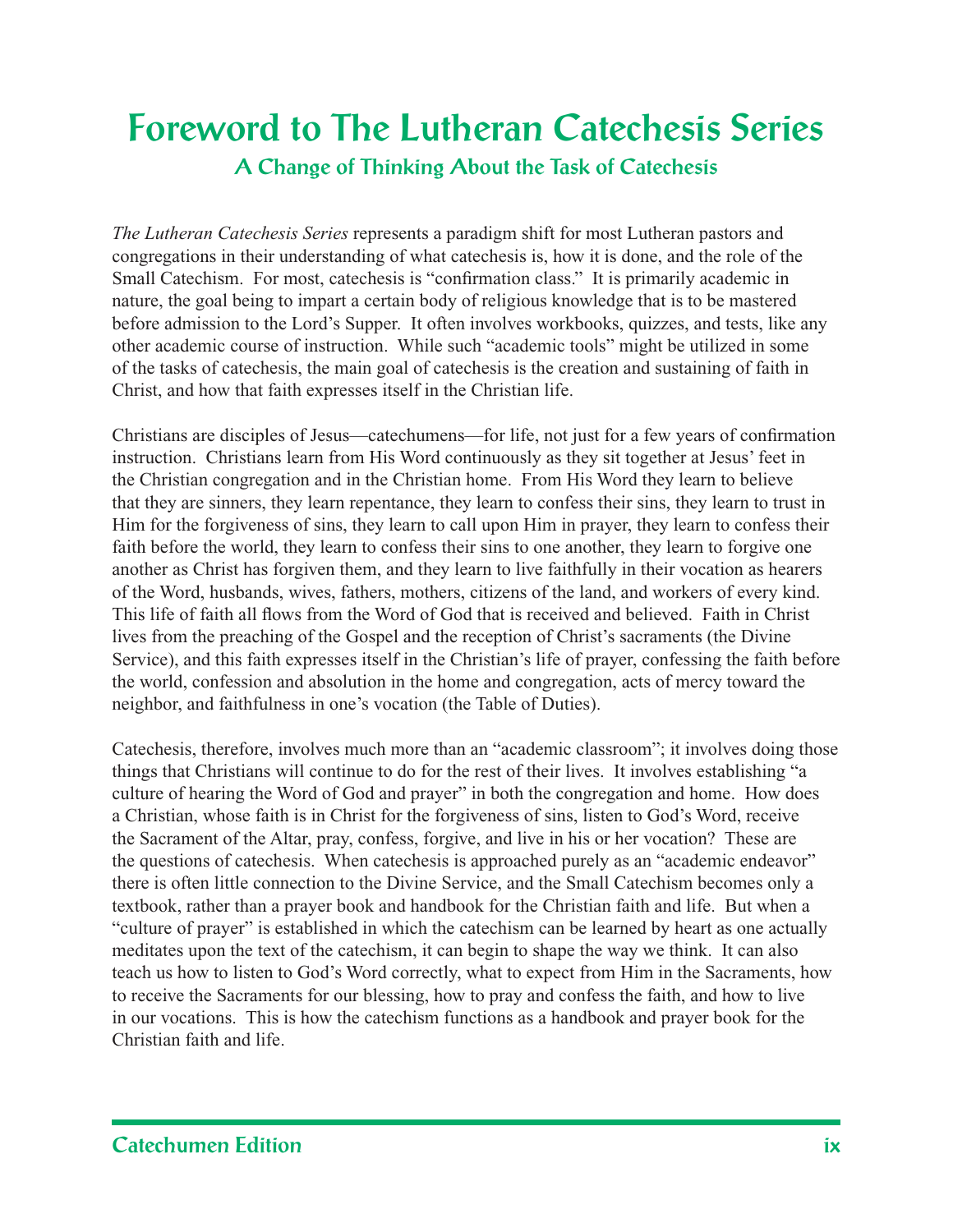#### *"The Congregation at Prayer"*

In order to establish the "culture of hearing the Word of God and prayer" in the congregation and home, *The Lutheran Catechesis Series* recommends the use of a weekly devotional guide called "The Congregation at Prayer." *The Congregation at Prayer* is to be prepared by the pastor and distributed each week to the entire congregation. Although the supporting materials for "catechetical classes" are a very important part of *The Lutheran Catechesis Series*, *The Congregation at Prayer* is the single most important resource for establishing the culture of prayer in the congregation and in passing on the language of the faith to the next generation of Christians. *The Congregation at Prayer* is a weekly guide for daily meditation and prayer for the entire congregation and for the Christian and the Christian family to use at home. *The Congregation at Prayer* helps to establish the culture of prayer in the parish. This culture involves daily Bible readings, the singing of hymns, and meditation upon Bible verses and portions of the Small Catechism.<sup>1</sup> Each week, the material in *The Congregation at Prayer* is introduced during the Sunday School and Adult Bible Class opening. This catechetical introduction, led by the pastor, helps to gather the entire congregation together around the same diet of the Word of God in their weekly and daily devotions. *The Congregation at Prayer* becomes the principal instrument for assisting everyone in learning the text of the Small Catechism by heart, in the context of daily devotions and prayer. As much as possible, pastors may want to offer daily Matins or Vespers services in their parishes and, if they have a day school, daily chapel services. At these times of prayer, as well as for all other devotions in the congregation, material from *The Congregation at Prayer* is used.

All other "courses" in *The Lutheran Catechesis Series* flow out of the "culture of prayer and listening to the Word of God" that is established by the use of *The Congregation at Prayer*. A complete listing of materials and resources in *The Lutheran Catechesis Series* is available through the Concordia Catechetical Academy, Sussex, Wisconsin at www.peacesussex.org/CCA. The material in *The Lutheran Catechesis Series* represents "a change of thinking about the task of catechesis" that is summarized in the following points:

- $\leftarrow$  Faith in Christ is the goal of all cate chesis.
- ✦ Catechesis is God's way of teaching the Word of God by which faith is established. God's way of teaching always involves the preaching of repentance for the forgiveness of sins.
- ✦ Catechesis establishes preaching and teaching the Word of God as the center of congregational life.
- $\triangle$  Catechesis passes on the language of our holy faith as God's gift that is received as a gift, rather than as something that is "force fed" into the catechumen.
- ✦ The Christian life of faith is lived from the Word of God that is received and believed.
- $\leftarrow$  The Christian life of faith has concrete expressions:
	- $\div$  in the ongoing reception of God's gifts in the Divine Service through the hearing of Scripture, the hearing of preaching, and the eating and drinking of the Lord's body and blood;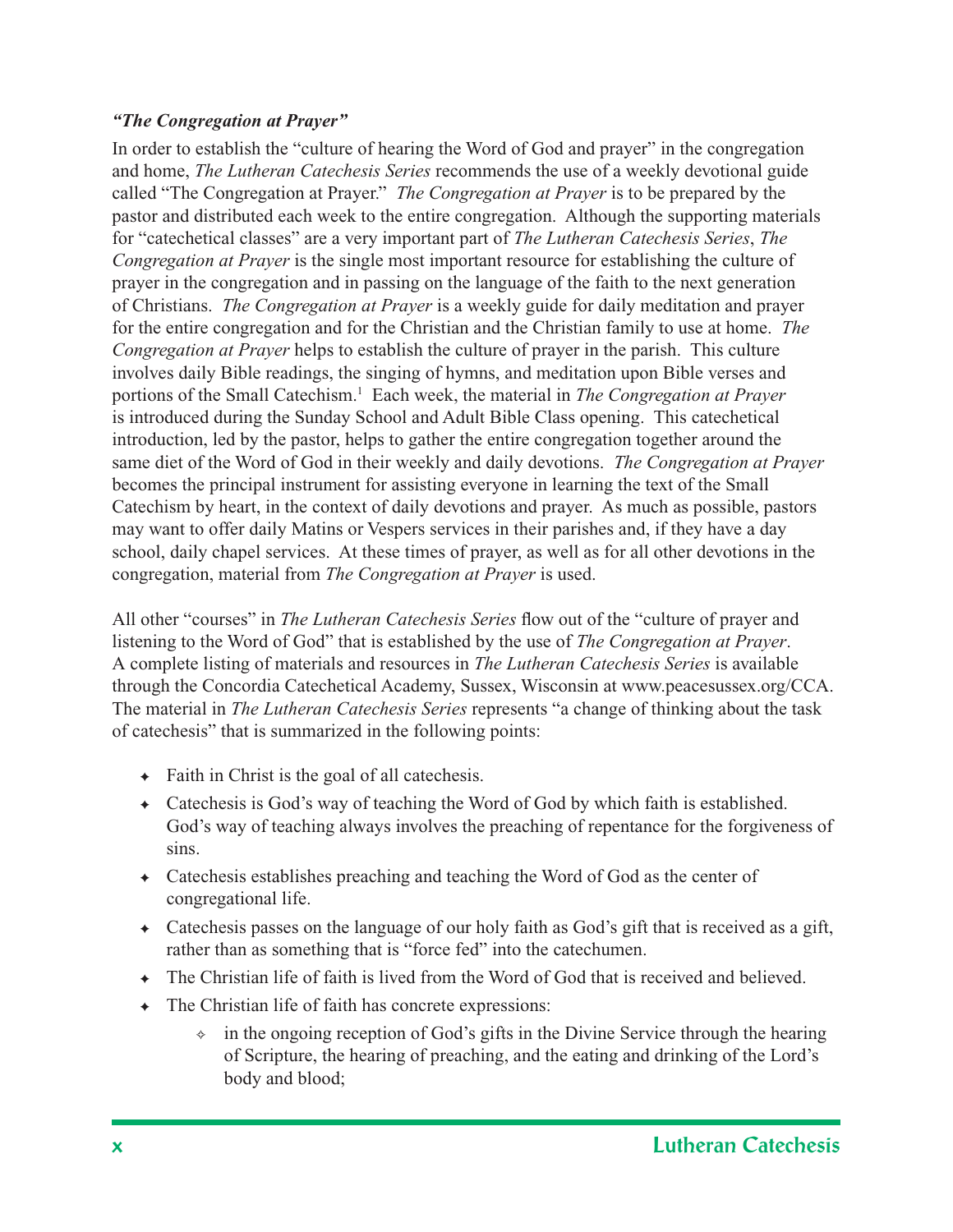- $\Diamond$  in the daily prayer of the Christian;
- $\div$  in the confession of one's faith in the world;
- ✧ in the confession of one's sins to God or a brother;
- $\Diamond$  in forgiving the sins of those who have sinned against him;
- ✧ and in living "concretely" by faith in Christ in the vocation to which God has called him.
- ✦ God has His own language for learning how to receive God's gifts in the Divine Service, how to pray, how to confess, and how to live where God has called us.
- ✦ The Small Catechism preserves for us the "pattern of sound words" (2 Timothy 1:13) so that it functions as both a prayer book and a handbook for the Christian faith and life.
- ✦ The chief reason why the catechism is memorized or "learned by heart" is so that it can shape the faith and understanding of the catechumen and be used by him throughout his life as he learns to interpret Scripture, listen to preaching, receive the absolution, pray, confess, and live in his vocation.
- ✦ Catechesis is, therefore, much more comprehensive and involves the actual doing of things that Christians will continue to do for the rest of their lives: attend Divine Service, listen to preaching, receive the Lord's Supper, confess their sins, receive absolution, pray, confess their faith, forgive one another, live as husbands, wives, fathers, mothers, children, workers of every kind, etc.

I am indebted to my catechetical father, the Reverend Dr. Kenneth F. Korby, who was the principal catalyst in my ongoing study of catechesis and Luther's revolutionary work in this area. Dr. Korby introduced me to the riches of Martin Luther's catechisms, catechism sermons, personal prayer book, and other writings, which have broadened my understanding of catechesis to include not only the traditional classroom settings for adult and youth confirmation, but the entire culture of Scripture reading, prayer, and confession and absolution which needs to be part of every Lutheran parish and family. My good friend and colleague in the ministry, the Reverend Professor John T. Pless, has also offered invaluable support and guidance to me in my work.

The Concordia Catechetical Academy remains dedicated to the task of promoting Luther's Small Catechism and faithful Lutheran catechesis to the church at large.

Peter C. Bender, Director Concordia Catechetical Academy Sussex, Wisconsin

<sup>1</sup> A detailed description of *The Congregation at Prayer* is found in both the catechumen and catechist editions of *Lutheran Catechesis* (p.19-23). The *Compendium to the Lutheran Catechesis Series* also includes the schedules, lectionaries, and directions for preparation of *The Congregation at Prayer*. Samples of *The Congregation at Prayer* from Peace Lutheran Church, Sussex, Wisconsin, are available online at www.peacesussex.org.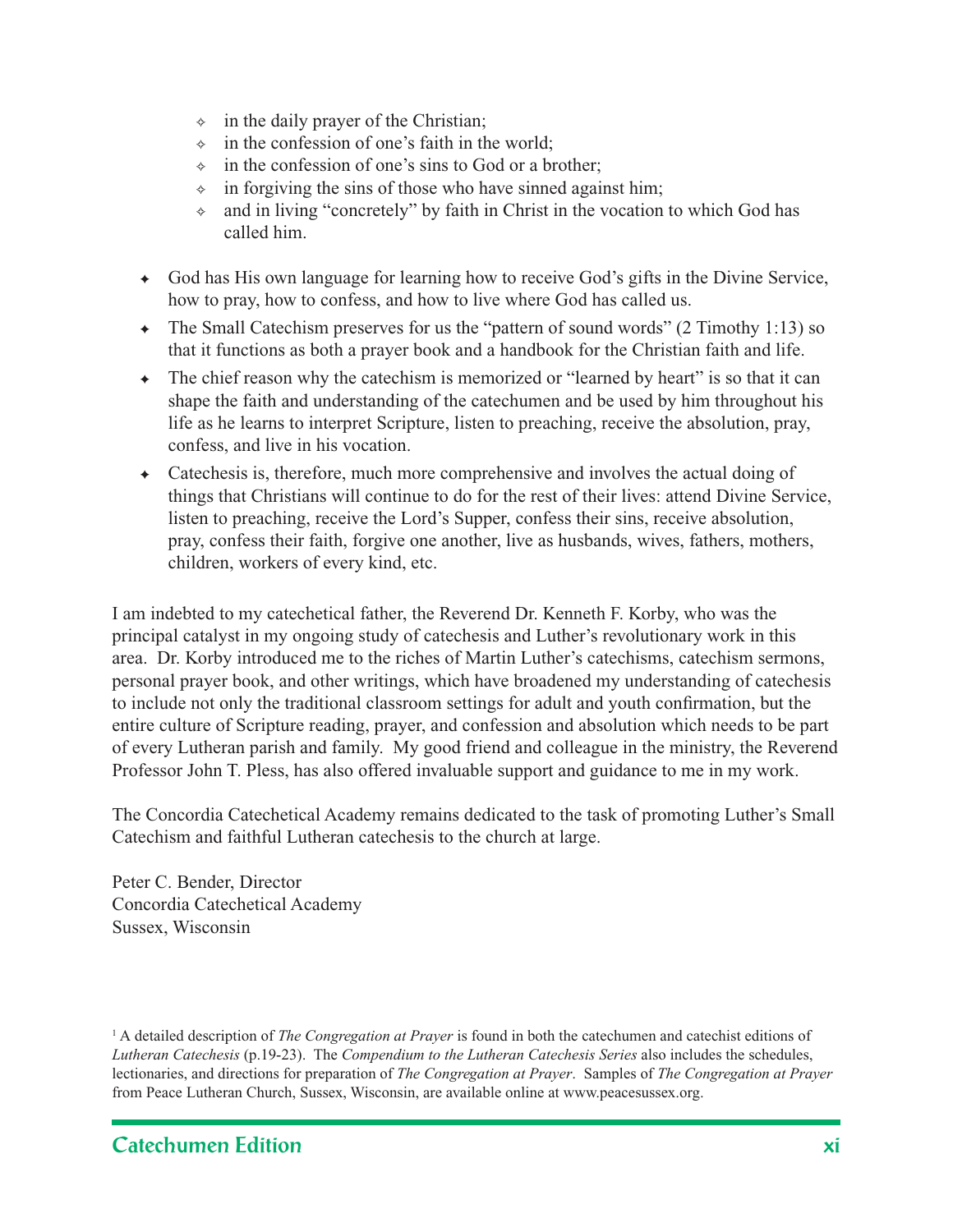## **About the Cover**

Jesus Christ, His person and work, is the very heart of the Christian faith. He is the center of Lutheran cate chesis. This is depicted by the crucifix at the center of the cover design. All Christian doctrine flows to and from an understanding of who Jesus is, what He has done to save us from our sins, and how we are incorporated into Him so that everything that He is and has done becomes our own. His life of death, resurrection, and ascension to eternal life with the Father becomes the believer's own life in Holy Baptism and is captured in the Small Catechism's "pattern of sound words" (2 Timothy 1:13).

The Ten Commandments preach *repentance, or death to sinners*—the Law which kills and points to Christ, the fulfiller of all righteousness. The Creed preaches *the faith, or resurrection from the dead*—the Gospel which gives life and salvation through the forgiveness of sins which is in Christ Jesus our Lord. The Lord's Prayer preaches *the holy life,* or *ascension to the Father, in the Son, by the Spirit*—the life of faith which clings to the promises of the Gospel. This trinity of *repentance, faith, and holy living*, as taught in the Ten Commandments, the Creed, and the Lord's Prayer, describes the dynamic of the baptismal life and is represented by the three intertwined strands of green (the color of new life in Christ). Christ's death, resurrection, and ascension become the personal story of every Christian who, by grace alone, has been *baptized* into Christ for *absolution* and *communion* with Him in the forgiveness of sins. The Christian dies daily to sin and rises to new life by the Gospel to claim the promises of salvation in Christ.

"I have been crucified with Christ; it is no longer I who live, but Christ lives in me; and the life which I now live in the flesh I live by faith in the Son of God, who loved me and gave Himself for me" (Galatians 2:20). "For you died, and your life is hidden with Christ in God" (Colossians 3:3). "We were therefore buried with Him through baptism into death in order that, just as Christ was raised from the dead through the glory of the Father, we too may live a new life" (Small Catechism, "The Sacrament of Holy Baptism," Romans 6:4). "For by grace you have been saved through faith, and that not of yourselves; it is the gift of God, not of works, lest anyone should boast" (Ephesians 2:8-9).

Holy Baptism, Holy Absolution, and the Holy Supper create, nurture, and sustain the life of faith in Christ, as represented by the continuous circle of red and the trinitarian triquetra connecting the sacraments to that life. The color red represents the blood of Christ which was shed for us for the forgiveness of sins and the restoration of our lives to the Holy Trinity. Like the Christian's new life of faith in Christ, which is a gift of God the Father, Son, and Holy Spirit in Baptism, the Small Catechism is thoroughly Christological in its content and trinitarian in its shape.

What does such baptizing with water indicate?

It indicates that the Old Adam in us should by daily contrition and repentance be drowned and die with all sins and evil desires, and that a new man should daily emerge and arise to live before God in righteousness and purity forever. (Small Catechism, "The Sacrament of Holy Baptism")